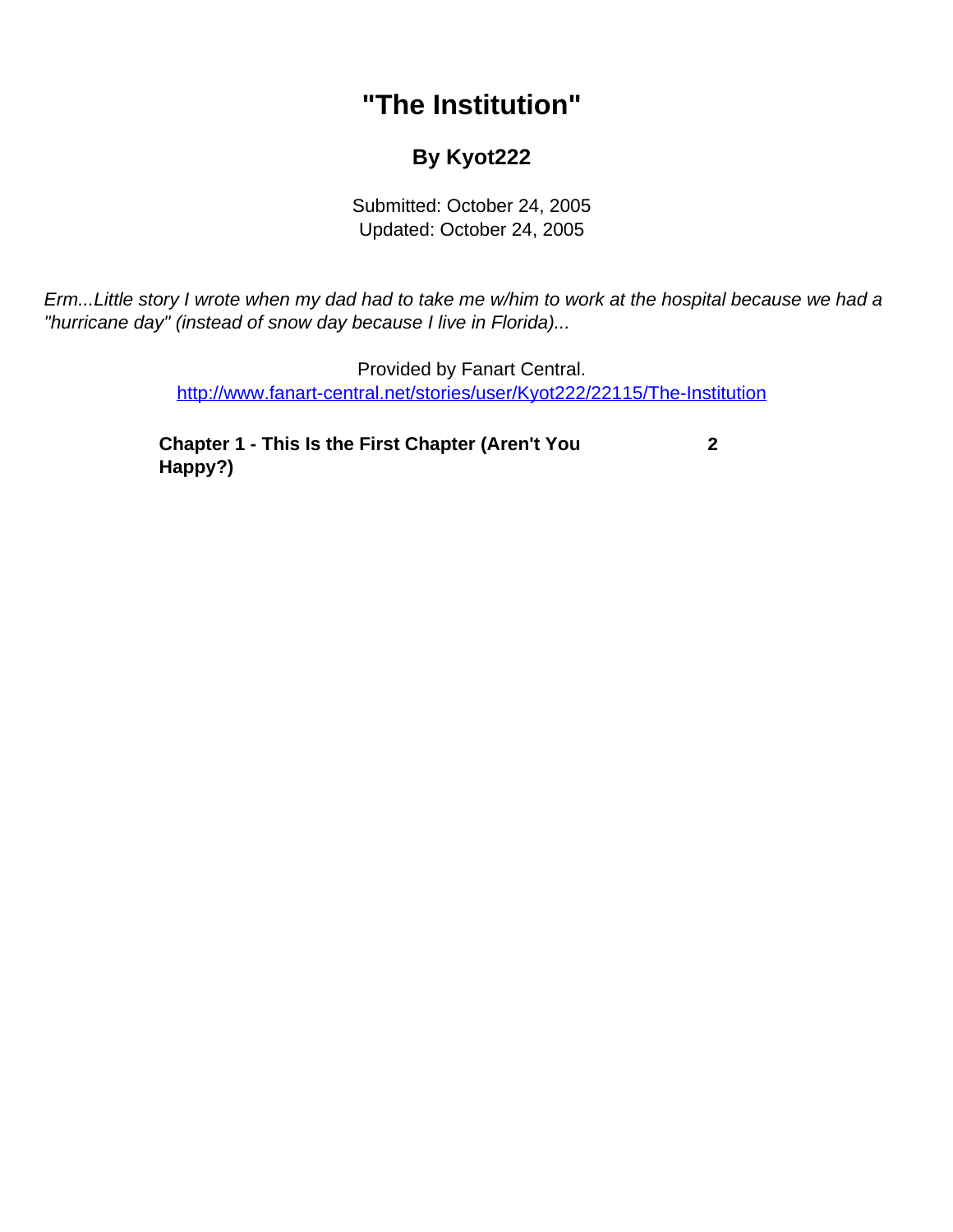## **1 - This Is the First Chapter (Aren't You Happy?)**

<span id="page-1-0"></span>He didn't know why they called it a hospital. It served no hospitality to him whatsoever.

He sat in his room, on his bed, the blanket pushed away from him, reading one of the books his mother had gave him before his "little stay". The room was small, contained a bed, a dresser, a sink, and a closet. That was all. The whole room was white, and it seemed to always be full of empty space.

He was in his late twenties. Reasonable age to get married, his mother thought. But his father decided he was incapable of being in the world, so they put him in the "hospital". He had a drooping mouth; he always appeared to be frowning. There was a seriousness to his face, but he looked young, or at least younger than his late twenties. He had longish dark brown hair, not long like a prince in a fantasy story, just longer than it normally was, because it hadn't been cut for a few months.

There was a knock on his door. His wide brown eyes darted up. "Spencer?" a woman's voice called. It was definitely one of the nurses who'd come to give him a shot. He hoped it was Lela, because she seemed to understand that he was unhappy and didn't like being treated like he was insane.

"Yes? Come in," he said, putting a bookmark his sister bought for him into his book. He hoped who ever it was heard him. His voice was very quiet sometimes.

It turned out to be Tammy. Spencer hated her. Loathed her. She was plump, with no definite age, and had a huge mole with a few little hairs growing out of it next to her lip. It wasn't pretty. She also wore blindingly red lipstick a lot, and looked to him like a rather obese hooker with bright blue eye-shadow.

She was wearing Daffy Duck scrubs. Spencer didn't like Daffy Duck after a bad experience at a theme park when he was five.

"Hello, Spencer, how are you today?" she asked. She was saying everything very slowly, like he couldn't understand her.

"I'm unhappy, thanks for asking," he growled. "I'm not three, you know, I can understand what you're saying." The words "mental institution" crossed his mind. He was living in one. He was wrongfully living in one. Most of the people there were retarded or too crazy to be living on their own, without their parents. They had no parents, usually, or, like Spencer, their parents didn't want them.

"Alright, I'll treat you like a grown-up, then," she said. She was in the process of checking to see whether his bed-pan was full or not. He couldn't figure out if she honestly thought he needed that. She got the same results every time, it was always empty. He waited until the end of the day and used the staff bathroom because he was annoyed at digusting bathroom he was supposed to use.

He didn't even believe he needed a bed-pan. He could walk and get up just fine, he just normally didn't want to. The dog thought him uncapable of that, even.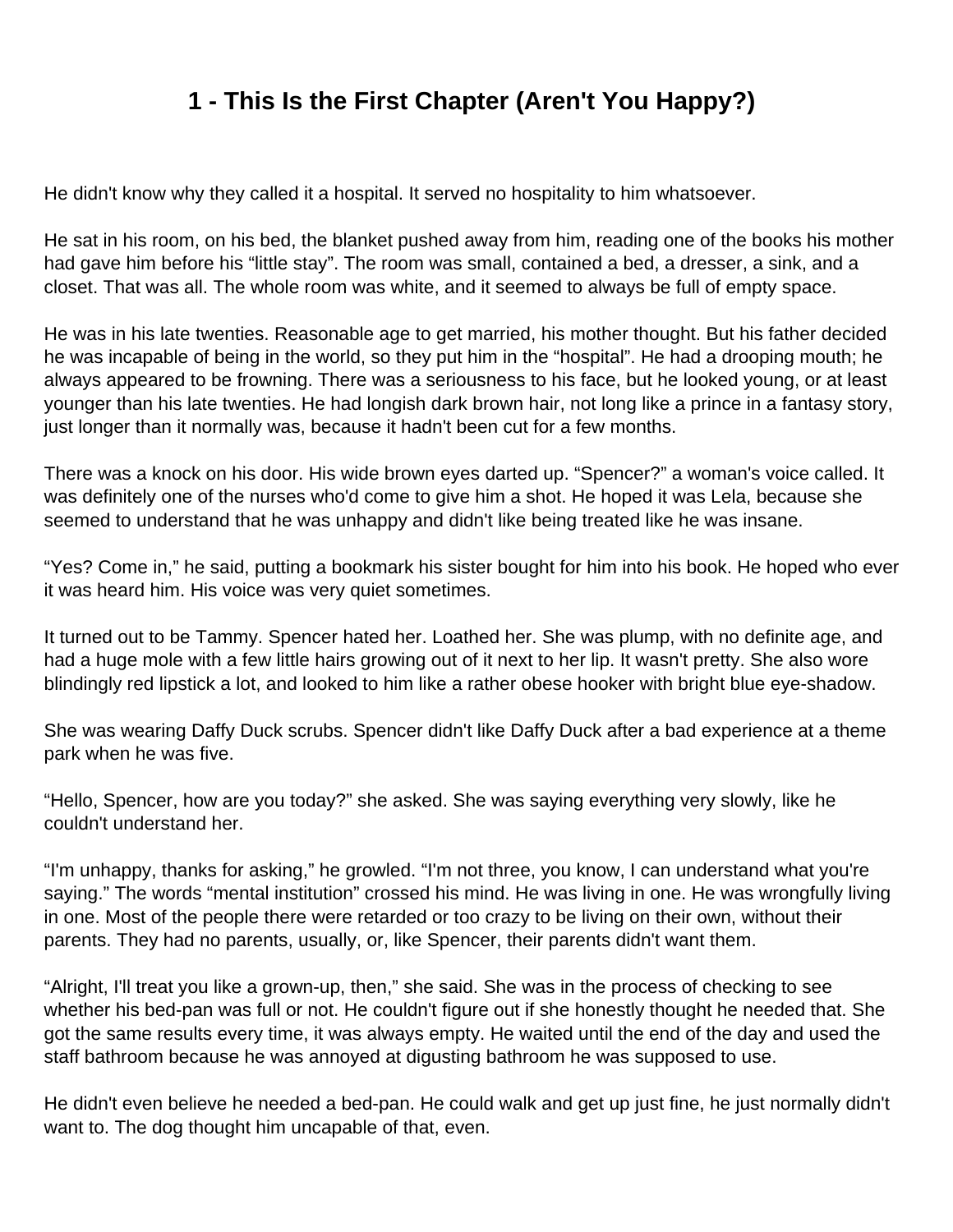He looked through the window next to his bed. The sun was setting slowly over the autumn landscape. If you could call a dirty city much of a landscape. He hated the fences surrounding the perimeter of the institute. He felt held in. Truly, he was. The doctors told the people in the institute that were capable of comprehending words that the fences were there to keep people out of the institute.

Tammy had gone back to the sink, which was for washing hands, brushing teeth, and preparing medicines and shots. There was a container of rubber gloves as well. She stretched some on. It looked like the fingertips of the gloves would tear because of her long, plastic fingernails. They were hot pink and dangerous looking.

"I'm not dirty, you know." He hadn't looked away from the window; he instead was watching her reflection in it. "You don't have to wear those."

"I have to wear these. The doctor says that I should, in case I have any bad germs on my hands that I wouldn't want to get on you."

Oh, please, he thought, You're a nurse, you're always sterile. On the other hand, he mused, she might not be, being herself and all. Spencer chuckled to himself.

She was filling a shot with some kind of medicine to "keep him quiet". He got three shots a day every other day. The shots were always giving to him right before meals. He didn't understand how the nurses could be so stupid. The shots he received made him sick, and he lost his appetite. He felt like vomiting after he got them.

As she walked back over to him, she said, "It's getting closer to winter every day. That means Santa will be here soon. Maybe he'll come and visit the hospital, and you can tell him what you want for Christmas." She pushed up his sleeve and began to rub his arm with a cotton ball soakign with rubbing alcohol. It was giving him the shivers.

"I am not three years old. I know Santa Claus doesn't exist, and I don't deserve to be treated like this!" he said angrily. She pushed the needle into his arm. He flinched. It hurt him. His whole arm was sore from so many shots, and each of the nurses that came to him that day had all given him their shot in the same arm.

"If you say that, he won't bring you a present. Instead you'll get a lump of coal! That wouldn't be very nice, would it?"

It'd be better than anything wrapped by you, he thought angrily.

The needle came out of him arm. Tammy began to rub his arm once again. His arm was in such pain. He just wanted to go home, to his little apartment, and see his Chow-Chow, Trigger, read his books, call his sister and ask her if she wanted to do lunch, but instead he was stuck in this god-for-saken asylum, miserably hoping, praying, they'd see he wasn't crazy and that he longed for home, and wanted to get out.

He felt like crying.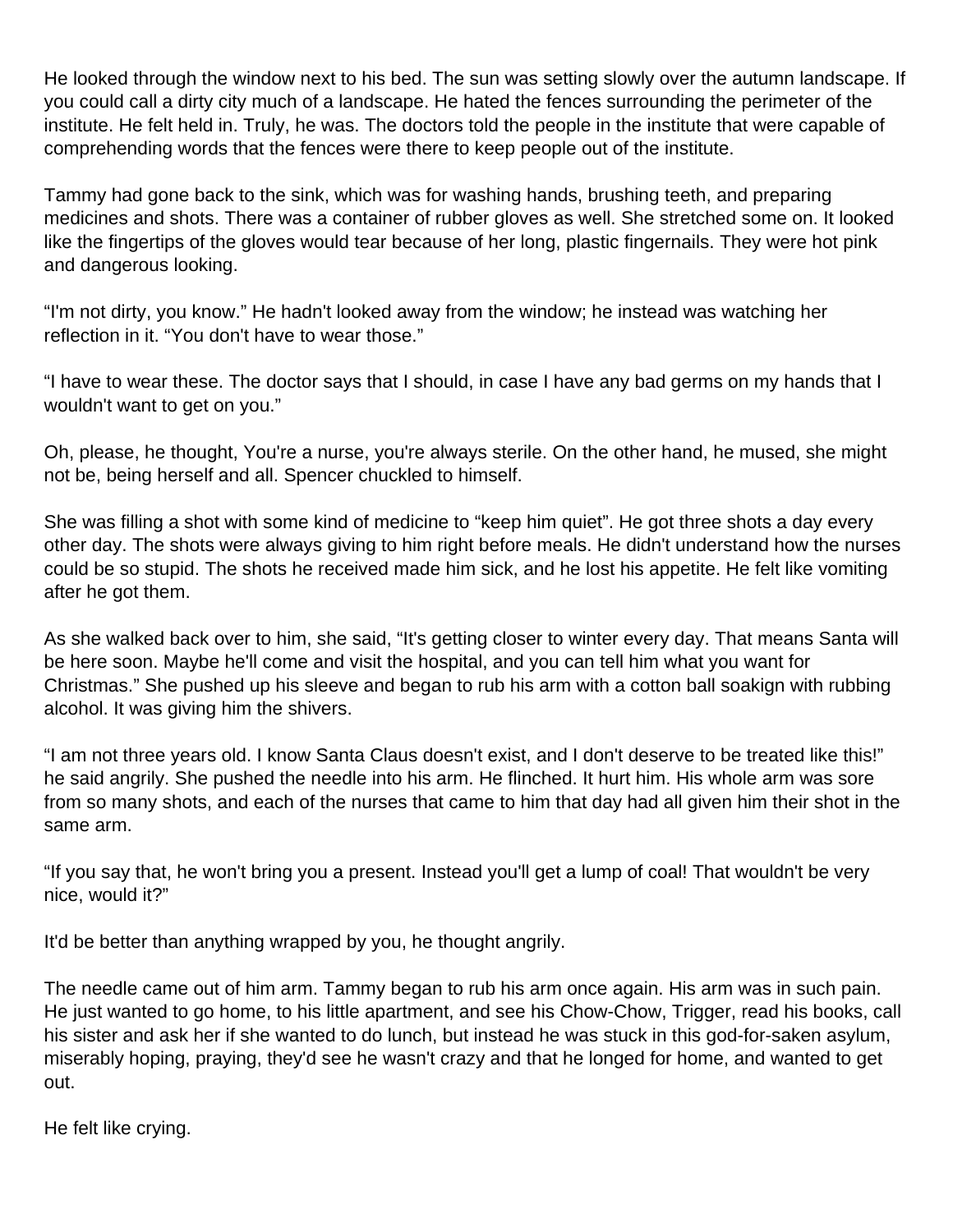Later, in the dining hall, during supper, he sat poking at his mashed potatoes hopelessly. He'd been there for about two months, with one visit from his mother. He had refused to look at his father. He was just a filthy traitor for putting him in this "hospital".

There was a girl named Sarah next to him. She had gone from institution to institution for her whole life. She had a loud voice, and it sounded like she was five years old. Sarah had blonde hair, with some red tints here and there, that was long and tangled. She had almost white-blue eyes, and she couldn't see very well.

"Hi Spencer, how are you today?" she said in that loud, obnoxious, voice.

"I'm alright, Sarah, thank you for asking." He wasn't alright, but was afriad Sarah would start crying if he said otherwise.

She began to bounce up and down. "I'm happy for you, Spencer!" There was food all around her mouth. Sarah was incapable. She couldn't button a button, couldn't use the bathroom by herself.

She's a sweetie, he thought.

Sarah considered him her only friend, he figured. Not that there was anyone she wasn't friendly with, but he was more of a best friend to her. She was constantly asking if he wanted to play Candyland with her, or if he would help her build a mudpie.

After supper, he crept back to his room and pressed his face against the window. The blanket was up to his shoulders. It was cold. He had turned on his lamp, and was awaiting a call from his mother. She called him once a week, usually on Thursdays, which was today, unless she didn't get a chance to.

The phone in his room rang. All of the "patients" had a phone in their rooms, but they could only get called by someone. They could never call anyone themselves. He happily answered it.

"Hello, this is Spencer of room number two hundred twenty-three," he said. It turned out to be his mother, as he predicted.

"Hey, sweetie, how are you?" she said. She had started to treat him different, and he noticed it, too. Her words were slower when she talked to him.

"I'm not happy," he said, changing the mood drastically.

"Honey, you have to be in the hospital until," she paused. "Until you get better."

"You're never going to let me out."

"Yes we are, once we…"

He hung up. He'd been trying for the last week or so to convince her to let him out. He hated it in the institute. There was no happiness there.